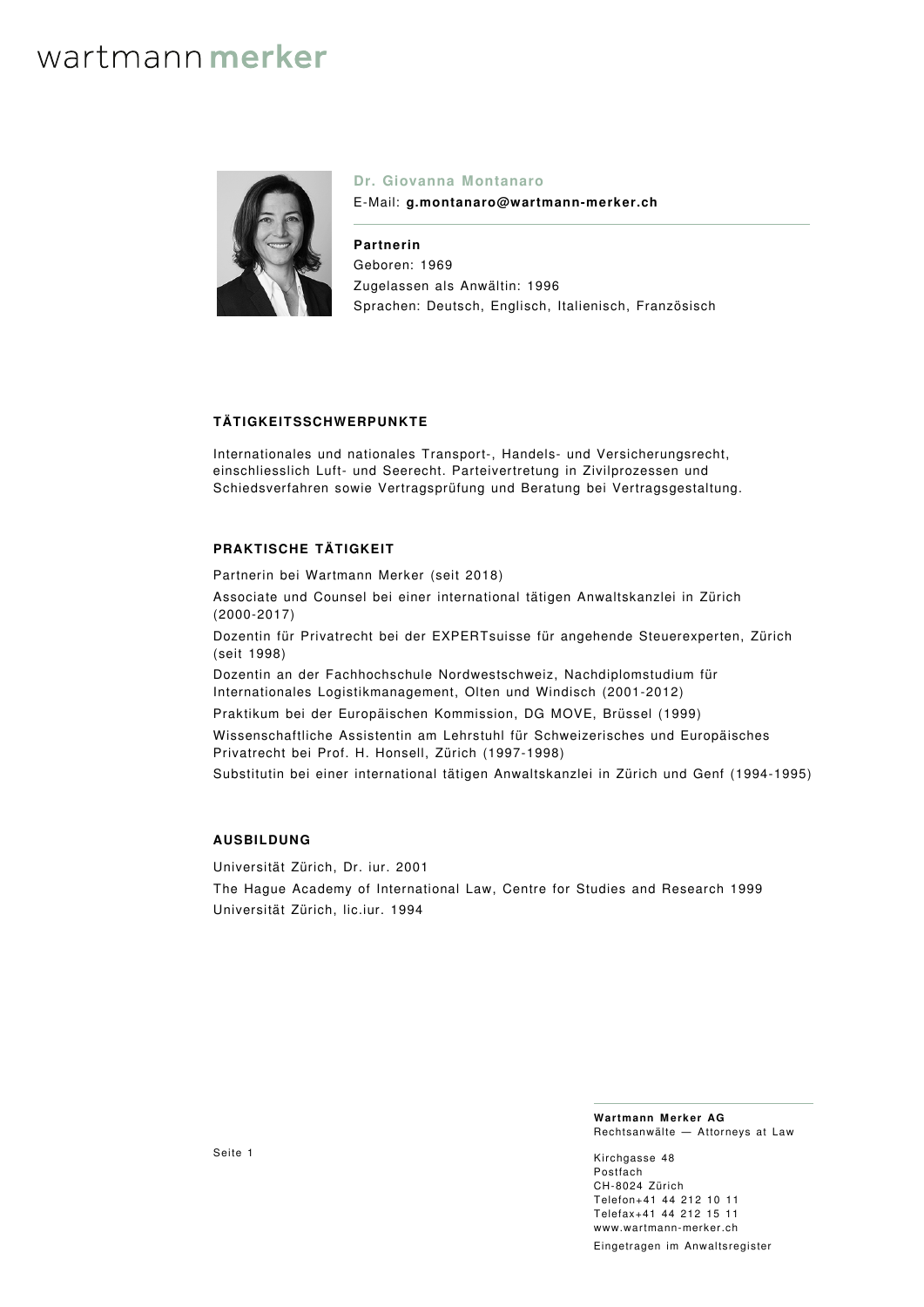### **BERUFSBEZOGENE MITGLIEDSCHAFTEN**

ASDA (Schweizerische Vereinigung für Luft- und Raumrecht): Vorstand SVSR (Schweizerische Vereinigung für Seerecht): Vorstand IBA (International Bar Association): Vizepräsidentin des Subkomitees Landtransport EALA (European Air Law Association) IAWA (International Aviation Womens Association) SVS (Schweizerische Vereinigung für Schifffahrt und Hafenwirtschaft) WISTA (Women's International Shipping & Trading Association) ZSN (Zurich Shipping Network) DGTR (Deutsche Gesellschaft für Transportrecht) SSC (Swiss Shippers Council) ZAV (Zürcher Anwaltsverband) SAV (Schweizerischer Anwaltsverband)

### **RECOGNITIONS**

Wartmann Merker is recognized by [Chambers Global 2022](https://chambers.com/law-firm/wartmann-merker-global-2:201034) and [Chambers Europe 2022](https://chambers.com/law-firm/wartmann-merker-europe-7:201034) as a leading Swiss law firm (Switzerland: Litigation).

The Legal 500 EMEA 2022 Edition recommends Giovanna Montanaro in the practice areas Insurance, Transport and Litigation. 'Giovanna Montanaro knows her stuff in the transport/insurance field, and is a good litigator.' 'Quick response time, but still to the point'.

[Who's Who Legal: Transport](https://whoswholegal.com/giovanna-montanaro) recommends Giovanna Montanaro as Global Leader 2022 in the fields of Shipping and Aviation Contentious. WWL says: "Giovanna is held in high esteem by peers who commend her first-class shipping practice and consider her 'a true transport law specialist'" and "Giovanna draws high praise from sources who note she is a leading light in the Swiss aviation market."

[Who's Who Legal Switzerland 2021](https://whoswholegal.com/giovanna-montanaro) recommended Giovanna Montanaro in Transport and Insurance & Reinsurance: "Giovanna Montanaro is 'definitely an important Zurich-based lawyer in the transport field' and is considered a leading light in the sector and 'one to watch'." In the insurance sector "Giovanna Montanaro is highlighted as 'an excellent lawyer" who is widely regarded as 'definitely one of the rising young market players'."

Giovanna Montanaro is recommended by Legal 500 EMEA 2021 Edition in the practice area Insurance and Transport. "Giovanna Montanaro of Wartmann Merker is a well known and very competent lawyer. She is a leading expert in transport law."

Giovanna Montanaro is recognized by [Who's Who Legal: Transport in the fields of Aviation](https://whoswholegal.com/giovanna-montanaro) [Contentious and Shipping](https://whoswholegal.com/giovanna-montanaro) as Global Leader 2021: "Giovanna Montanaro draws high praise from market sources who consider her a top name for contractual and insurance issues in the shipping sector."

Giovanna Montanaro is recognized by Who's Who Legal: Transport 2020 as Leading

**Wartmann Merker AG** Rechtsanwälte — Attorneys at Law

Kirchgasse 48 Postfach CH‑8024 Zürich Telefon+41 44 212 10 11 Telefax+41 44 212 15 11 [www.wartmann-merker.ch](https://www.wartmann-merker.ch) Eingetragen im Anwaltsregister

Seite 2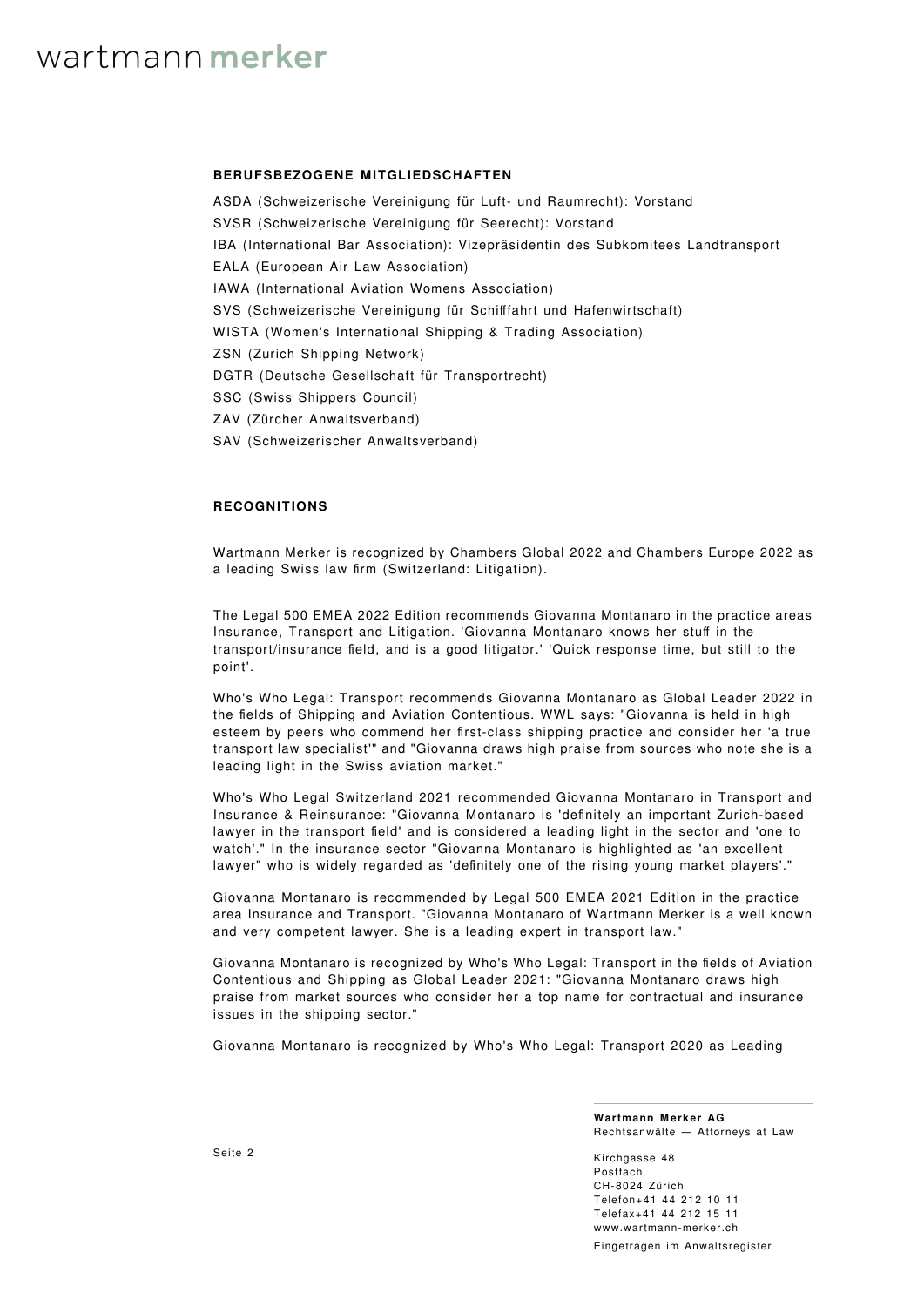Individual: "Giovanna Montanaro is a 'very responsive lawyer', commend peers who add that she 'provides well-structured advice on complex issues'."

Who's Who Legal: Switzerland 2020 recognized Giovanna Montanaro in the field of Transport as Most Highly Regarded practitioner and states that she "is 'an excellent lawyer' who is 'brilliant for freight-law-based claims' and 'consistently produces wellstructured advice on complex issues."

In the field of Insurance & Reinsurance Who's Who Legal: Switzerland 2020 writes: "Giovanna Montanaro ranks highly among peers thanks to her 'excellent communication', with clients noting, 'She is brilliant at explaining complex legal coherences in a few sentences'.'

In the insurance sector Who's Who Legal 2019 states that Giovanna Montanaro is highly praised by sources as "one of the best professionals out there" and that she "knows the market extremely well". Who's Who Legal further states that Giovanna Montanaro is "one of the leading individuals" in the field of transport law, well known for her in-depth knowledge of complex maritime and aviation matters.

Giovanna Montanaro was nominated by her peers as one of the world's leading practitioner in the field of Aviation (Who's Who Legal; Aviation 2019).

Giovanna Montanaro is recognized as Thought Leader in Transport by Who's Who Legal Switzerland 2018, 2019 and 2020.

Who's Who Legal 2018 recognizes Giovanna Montanaro for her "concise and comprehensive work" across the transport sector where she provides clients with "fast answers that can be put into action immediately".

In 2017 Who's Who Legal says "The "excellent" Giovanna Montanaro has a "very good reputation" according to respondents. Her practice focuses on transport law and she regularly assists clients in cross-border disputes."

Who's Who Legal, Switzerland writes in 2016 that "Giovanna Montanaro regularly assists clients in resolving multi-jurisdictional disputes, and her "technical abilities" are lauded by peers".

In 2015 Who's Who Legal states that "Giovanna Montanaro in Zürich concentrates on aviation disputes including cargo damage cases and related contract and insurance matters."

LEGAL 500 recognizes in 2017 that "Giovanna Montanaro provides 'prompt and focused advice' "

EXPERT GUIDES, Rising Stars in Aviation: 2015 & 2016

### **PUBLIKATIONEN**

Schweizer AGB-Recht im transportrechtlichen Umfeld, TranspR 9/2021, S. 371 ff. Erläuterungen zu den AB SPEDLOGSWISS, Hrsg. SPEDLOGSWISS, Basel 2016.

> **Wartmann Merker AG** Rechtsanwälte — Attorneys at Law

Kirchgasse 48 Postfach CH‑8024 Zürich Telefon+41 44 212 10 11 Telefax+41 44 212 15 11 [www.wartmann-merker.ch](https://www.wartmann-merker.ch) Eingetragen im Anwaltsregister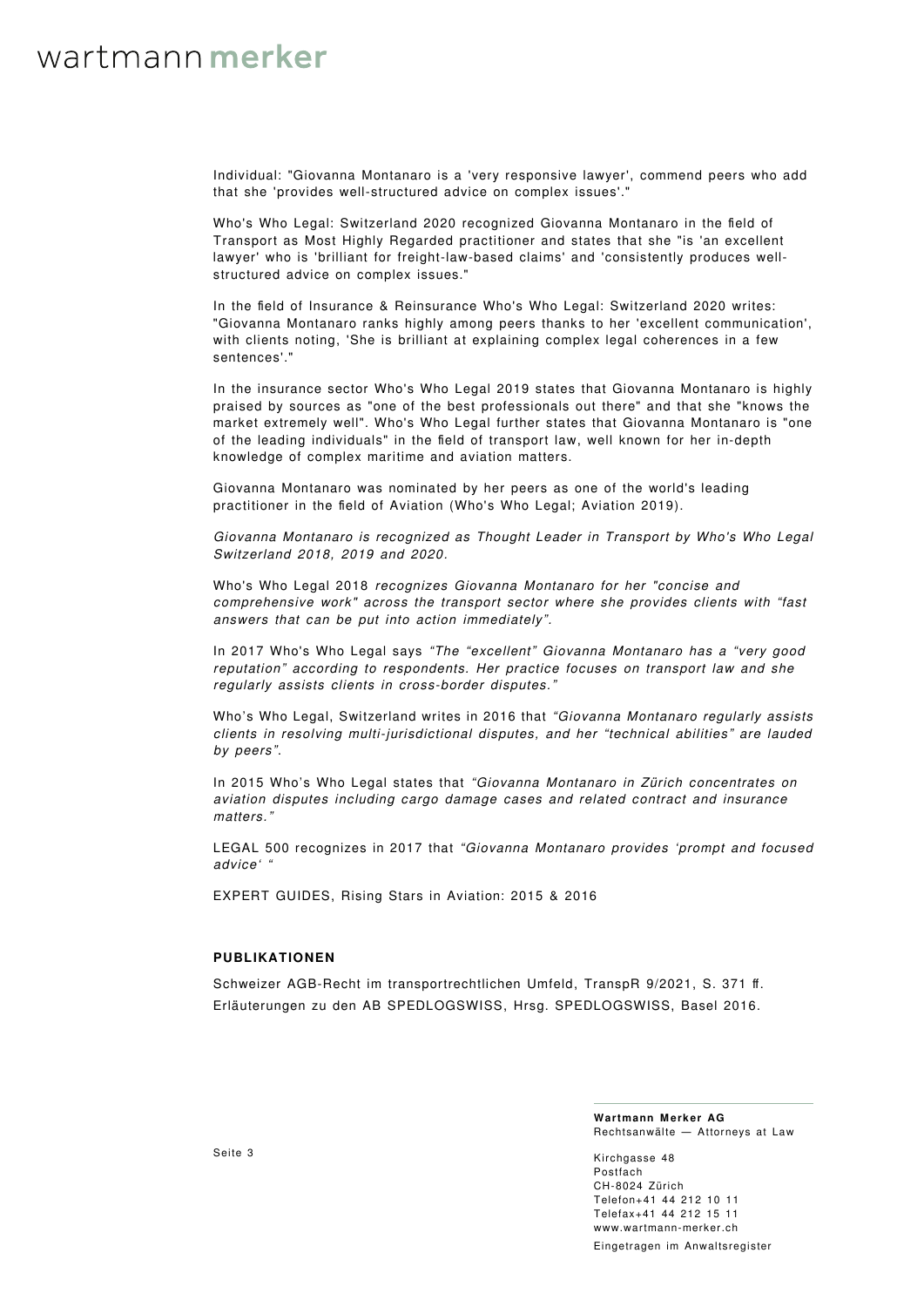Amstutz/Breitschmid/Furrer/Girsberger/Huguenin/Müller-Chen/Roberto/Rumo-Jungo/Schnyder (Hrsg.): Handkommentar zum Schweizer Privatrecht, 3. Aufl., Zürich 2016, Art. 440-457 OR (Frachtrecht)

Kren/Bertschinger/Breitschmid/Schwander (Hrsg.), Handkommentar zum Schweizerischen Obligationenrecht, Art. 439-457 (Fracht- und Speditionsrecht) sowie Art. 1153-1155 (Warenpapiere), 3. Aufl., Zürich 2016

Das Konnossement, Sicherheit für die Banken im Dokumentenakkreditiv?, IHR 4/2010 (Teil 1), S. 137 ff. und IHR 5/2010 (Teil 2), S. 181 ff.

Luftverkehr (Deliktische Haftung), in: Basedow/Hopt/Zimmermann, Handwörterbuch des Europäischen Privatrechts, Tübingen 2009 - Publikation der englischen Fassung im 2012

Beitrag für die Schweiz in "The Official Guide to Ship Registries 2002", Stamford 2002

Die Haftung des Spediteurs für Schäden an Güter, unter besonderer Berücksichtigung des Lufttransportes und der Allgemeinen Bedingungen des Schweizerischen Spediteurverbandes (AB SSV), Zürcher Studien zum Privatrecht, Bd. 166, Diss. Zürich

2001

### **VORTRÄGE**

"Transportschaden – was tun? Schwerpunkt Strassentransport und CRM-Haftung", Webinar organisiert von Swiss Shippers' Council, 27. Mai und 22. Juni 2021

"Covid – Quo Vadis Force Majeure und Haftung", Swiss Shippers' Forum vom 27. Januar 2021

Panelleitung zu "Multimodal transport: technical and legal issues in worldwide port to port and door to door shipments." an der IBA 2020 Virtually Together Conference, 12. November 2020

"Force Majeure – wo liegen die Risiken für den Verlader?" Swiss Shippers' Forum vom 29. Januar 2020 in Interlaken

Panelleitung zu "Vertragslogik in der Logistik" 9. Luzerner Transport- und Logistiktage, 21. März 2019

Panelleitung zu "Böse Ware im Export" 8. Luzerner Transport- und Logistiktage, 15. März 2018: Böse Ware – Wenn sich die Ware zum Albtraum entwickelt

"Workshop zu den AB SPEDLOGSWISS" Weiterbildungsveranstaltung der SPEDLOGSWISS, Zürich und Olten, 28. und 29. November 2017

Panel-Leitung und Organisation zu "Eigentumsübergang und Retention" 7. Luzerner Transport- und Logistiktage, 16. März 2017

"Mediation of Maritime Disputes: What's new there?" IBA Annual Conference, Washington, 22. September 2016

"Schweizer AGB-Recht im transportrechtlichen Umfeld" Tagung der Deutschen Gesellschaft für Transportrecht, Dresden, 12. November 2015

"Maritime Arbitration in Switzerland" IBA Konferenz des "Maritime and Transport Law Committee", Genf, 8. Mai 2015

"Atélier sur la résponsabilité selon la CMR" Weiterbildungsveranstaltung der SPEDLOGSWISS, Morges, 15. April 2015

"Workshop zur CMR-Haftung" Weiterbildungsveranstaltung der SPEDLOGSWISS, Zürich und Olten, 11. und 18. November 2014

#### **Wartmann Merker AG** Rechtsanwälte — Attorneys at Law

Kirchgasse 48 Postfach CH‑8024 Zürich Telefon+41 44 212 10 11 Telefax+41 44 212 15 11 [www.wartmann-merker.ch](https://www.wartmann-merker.ch) Eingetragen im Anwaltsregister